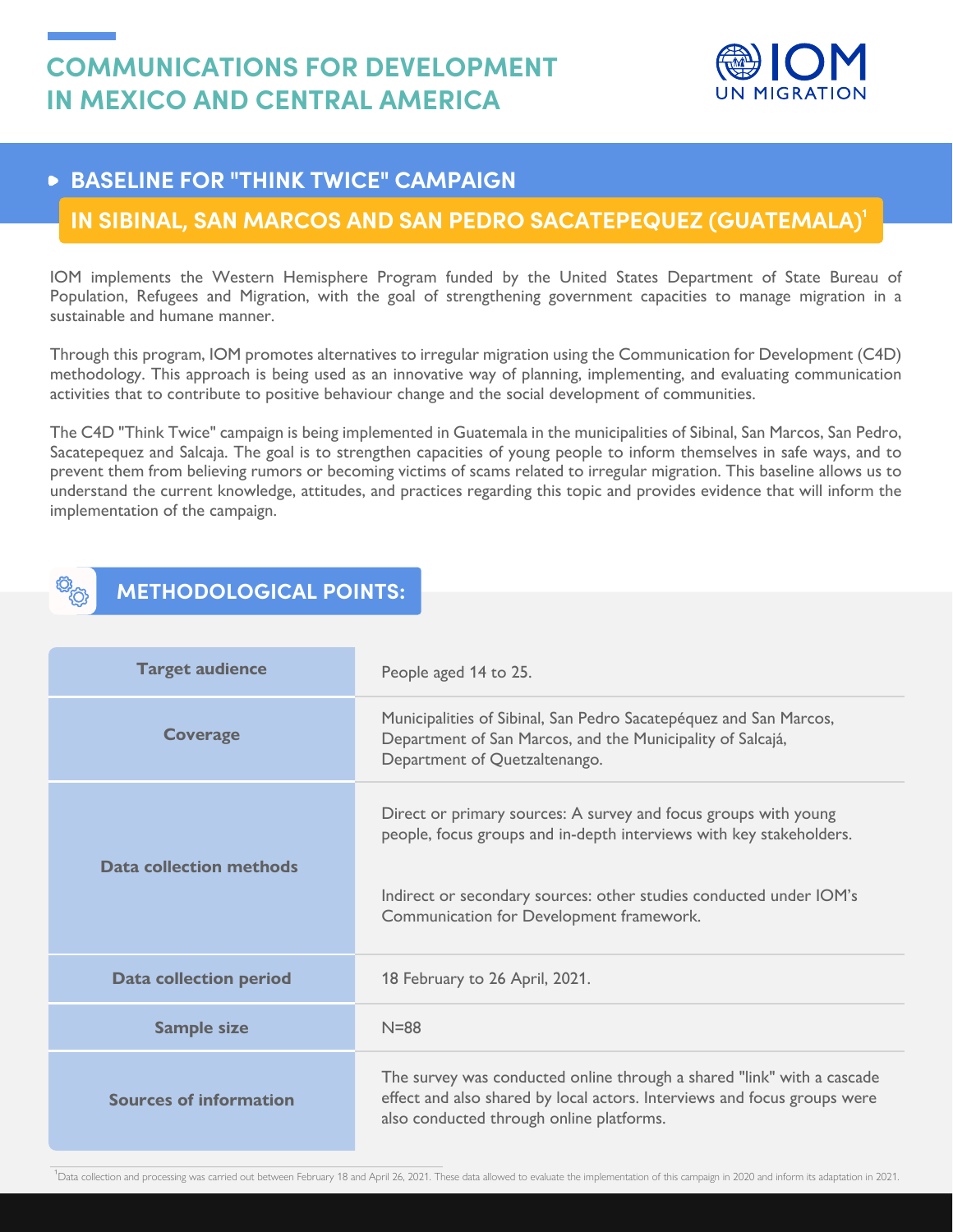## **PROFILE OF PARTICIPANTS IN THE BASELINE**

<u>၀၀</u>



- **Seven out of ten people from Sibinal and San Pedro Sacatepéquez are willing to travel with a trusted coyote. Data collected by IOM in 2020 show that back then 56% of survey participants knew the risks of traveling with a coyote, yet 83% of their family members had travelled using a coyote.**
- **Most people (77%) believe that it has become more difficult to migrate in a regular way.**
- **Three out of five people know that a passport and visa are required to, and the majority of which were women.**
- $\bullet$ **The main concerns when migrating are: being kidnapped (77%), suffering sexual abuse or violence (75%) that something could happen to a family member, (75%) becoming a victim of human trafficking (69%).**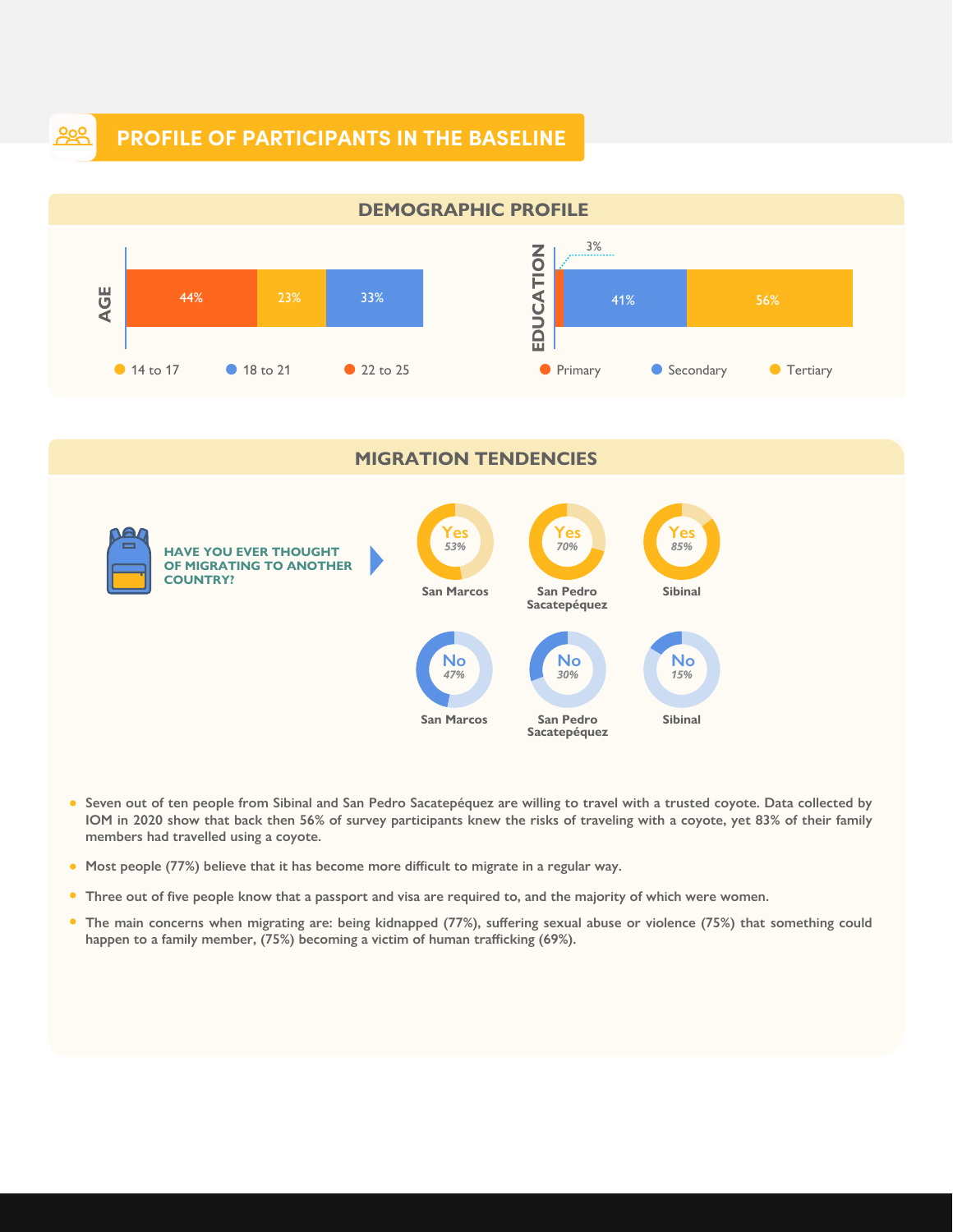|  | <b>KNOWLEDGE</b>                                                                                                                                      | Sibinal | <b>San Marcos</b> | San Pedro Sacatepéquez |
|--|-------------------------------------------------------------------------------------------------------------------------------------------------------|---------|-------------------|------------------------|
|  | Consider that WhatsApp messages are<br>always true because only people they<br>know have their phone numbers.                                         | 46%     | 62%               | 50%                    |
|  | Think that if only one media outlet talks<br>about certain news, it is likely to be false.                                                            | 54%     | 47%               | 60%                    |
|  | State that when a coyote promises<br>to help them cross the border safely,<br>it increases the risk of being handed<br>over to a trafficking network. | 92%     | 100%              | 100%                   |
|  | Say regular migration means not<br>crossing the border with a trusted coyote.                                                                         | 69%     | 68%               | 60%                    |
|  | Indicate that regular migration means<br>meeting the official migration<br>requirements of the destination country.                                   | 54%     | 65%               | 70%                    |
|  | Know that regular migration<br>means entering another country with a<br>tourist visa, student, or other type of visa.                                 | 77%     | 79%               | 80%                    |

|   | <b>ATTITUDES</b>                                                                                                         | Sibinal | San Marcos | San Pedro Sacatepéquez |
|---|--------------------------------------------------------------------------------------------------------------------------|---------|------------|------------------------|
|   | Say it is not worth looking for<br>information to assess if an<br>opportunity is right for them                          | 81%     | 76%        | 70%                    |
| 啯 | Say that in case they decide to<br>migrate, it is not worth their time to<br>find out what documents would be<br>needed. | 38%     | 71%        | 70%                    |
| 噌 | Say only a trusted coyote can help<br>them migrate in a regular way.                                                     | 15%     | 65%        | 60%                    |